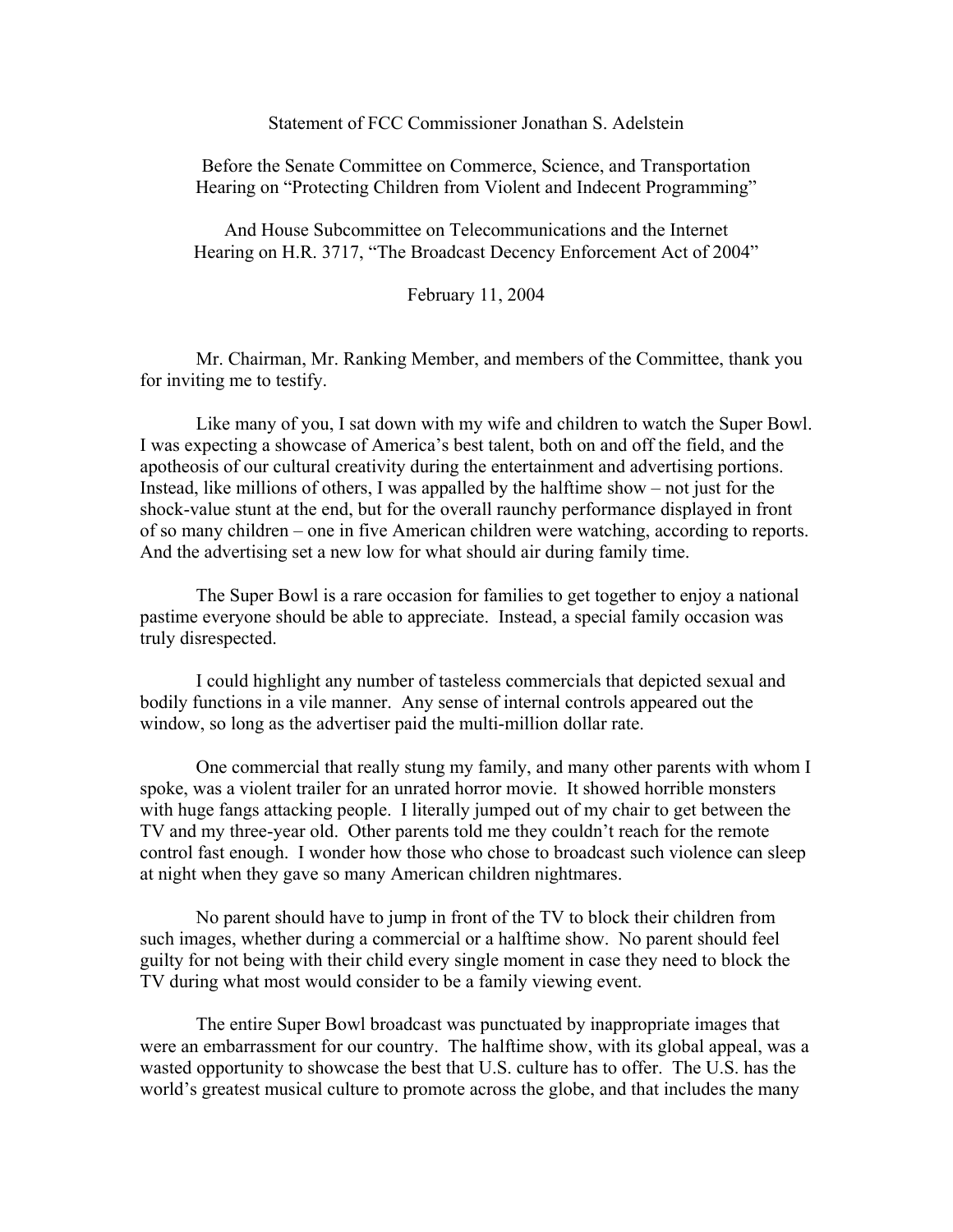artists who performed at the event. Our musicians and artists offer a vibrant musical melting pot that expands our horizons and enriches our culture. As a musician myself, I am proud of artists who everyday express their creativity without trying to one up each other in shock value. There is plenty of magnificent talent here for the whole family to enjoy. It is those performances that broadcasters should showcase. Instead, the halftime show needlessly descended into lewdness and crassness.

This latest incident is only the tip of the iceberg. There is nearly universal concern about the state of our public airwaves. I personally received more than 10,000 emails last week, and the FCC received more than 200,000. But that pales in comparison to the number of people who over the past year expressed their outrage to me about the homogenization and crassness of the media. The public is outraged by the increasingly crude content they see and hear in their media today. They are fed up with the sex, violence, and profanity flooding into our homes. Just this month at an FCC hearing in San Antonio, a member of the audience expressed concern with indecency on Spanishlanguage television novellas.

Complaints are exploding that our airwaves are increasingly dominated by graphic and shocking entertainment. Some observe that broadcasters are only responding to competition from cable programming. Take MTV, a cable network known for pushing the envelope. It's owned by Viacom, which also owns CBS. It's no coincidence that MTV produced the halftime show. But the network thoughtlessly applied the cable programmer's standards during the Super Bowl – the ultimate family event.

As a musician, I recognize that channels like MTV have a place in our society. I also understand and respect that many would prefer that they not intrude into the mainstream of American family life. Parents who purchase cable television have the legal right to block any channel they don't consider appropriate for their children. More parents should be made aware of this right. Free over-the-air broadcasting, however, offers no such alternative to parents. For broadcast material designed for mature audiences, it's a matter of the right time and place.

Enough is enough. As a parent and an FCC Commissioner, I share the public's disgust with increasingly crude radio and television content.

I've only served on the Commission for about a year, but I'm proud that we've stepped up our enforcement in that time. And we need to ramp it up even further. In my view, gratuitous use of swear words or nudity have no place in broadcasting.

We need to act forcefully now. Not surprisingly, complaints before the FCC are rising rapidly, with more than 240,000 complaints covering 370 programs last year. In the cases on which I have voted, I have supported going to the statutory maximum for fines. But even this statutory maximum - \$27,500 per incident - is woefully inadequate. I welcome the efforts by Congress to authorize us to increase fines substantially across all our areas of jurisdiction.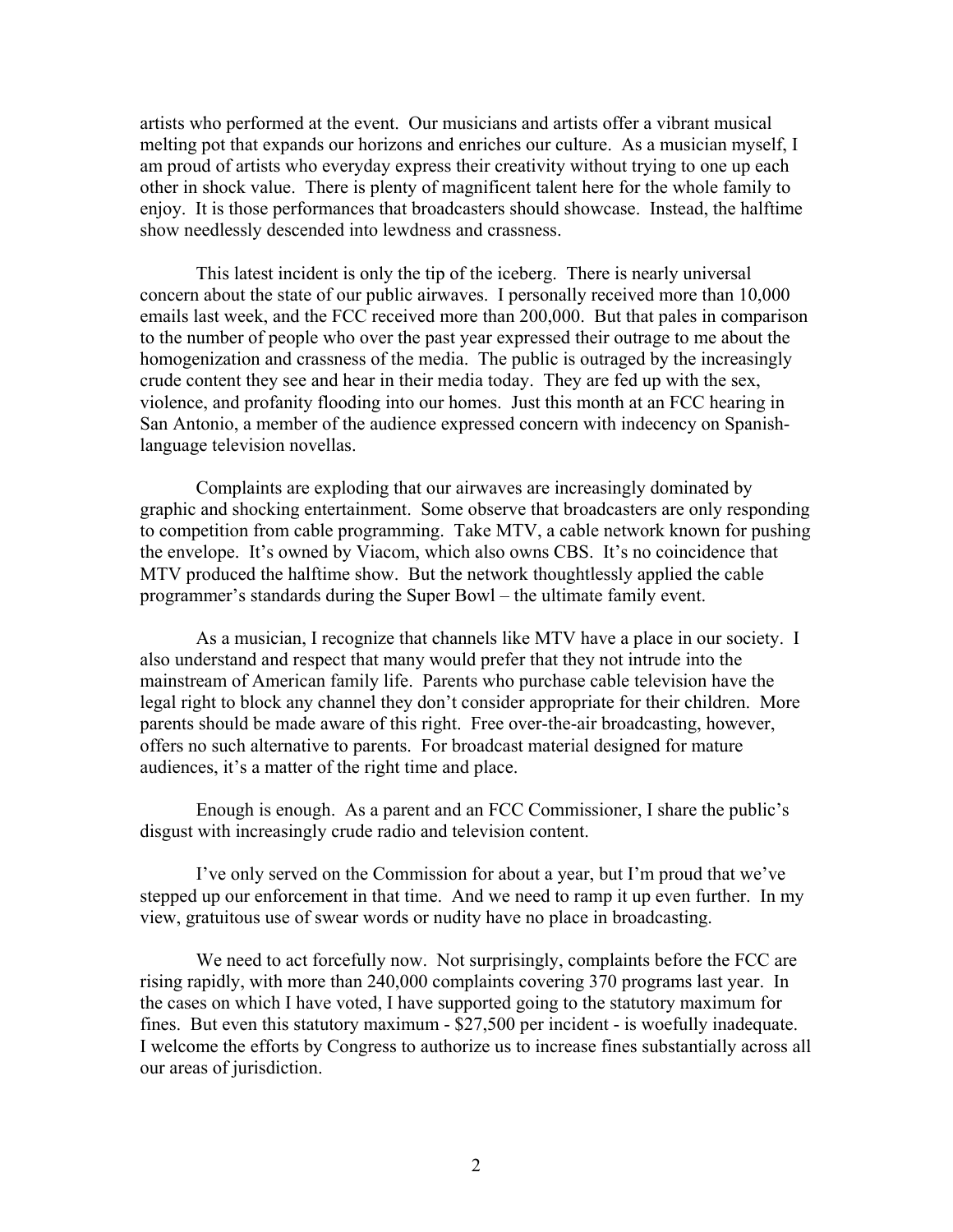Awaiting such authority, I've pushed for new approaches to deter indecency. We can increase the total amount of fines by fining for each separate utterance within the same program segment. And we need to hold hearings to consider revoking broadcasters' licenses in serious, repeated cases. I worked last April to have the FCC put broadcasters on notice that we were taking these steps to establish a stronger enforcement regime. Our challenge now is to act more quickly when we get complaints, and to ensure that our complaint procedures are as consumer-friendly as possible.

But there are limits to what the FCC can do. We must balance strict enforcement of the indecency laws with the First Amendment. If we overstep, we risk losing the narrow constitutional authority we now have to enforce the rules. Nevertheless, many cases I have seen in my tenure are so far past any boundary of decency that any broadcaster should have known the material would violate our rules.

So it may very well take more than the FCC to turn this around. We are not the only ones with a public trust to keep the airwaves free from obscene, indecent and profane material. Broadcasters are given exclusive rights to use the public airwaves in the public interest. The broadcasters themselves bear much of the responsibility to keep our airwaves decent. As stewards of the airwaves, broadcasters are in the position to step up and use their public airwaves in a manner that celebrates our country's tremendous cultural heritage. Or they can continue down the path of debasing that heritage. Their choices ultimately will guide our enforcement.

Serving local communities is the cornerstone of the broadcaster's social compact with the public. When people choose to become licensed broadcasters, they understand that a public service responsibility comes with that privilege. In his famous remarks lamenting the "vast wasteland" of television, Newton Minow rightly observed that, "an investment in broadcasting is buying a share in public responsibility."<sup>1</sup> Every broadcaster should take that to heart. Public responsibility may mean passing up an opportunity to pander to the nation's whims and current ratings trends when it is more important to stand up and meet the needs of the local community.

Broadcasters need to show more corporate responsibility. They must rise above commercial pressures, and recognize the broader social problems they may be compounding.

Many factors set the cultural and moral tone of our society. I welcome the attention that our indecency enforcement is receiving. I don't think of it as silly or overblown, as some have suggested. The question before America is whether the coarsening of our media is responsible for the coarsening of our culture, or vice versa. My answer is both. They feed on each other.

 $\frac{1}{1}$  Newton N. Minow, "Television and the Public Interest" Speech Before the National Association of Broadcasters (May 9, 1961).